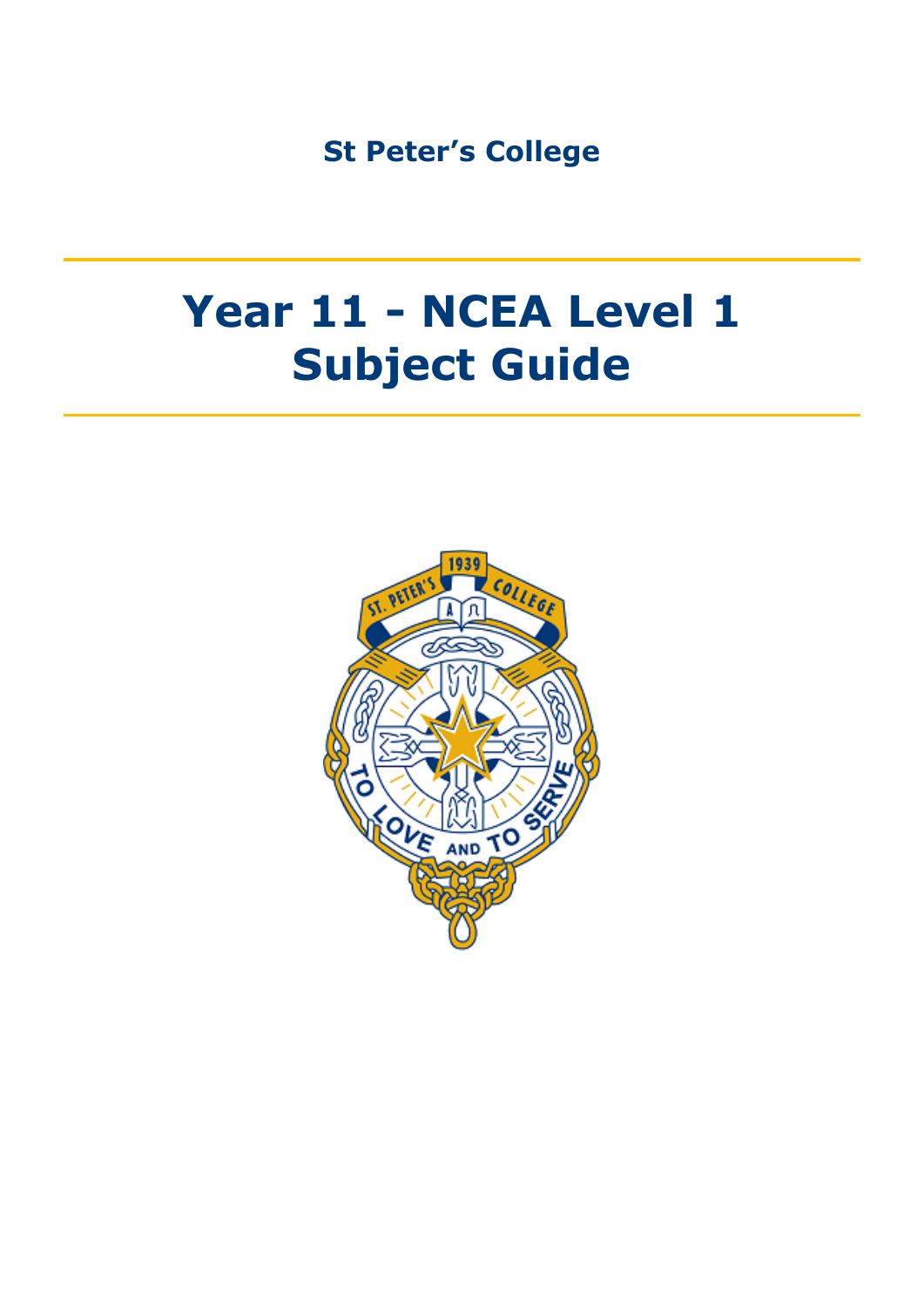# **Table of Contents**

| NCEA Level 1 Compulsory Subject Outlines  3 - 5 |  |
|-------------------------------------------------|--|
|                                                 |  |
|                                                 |  |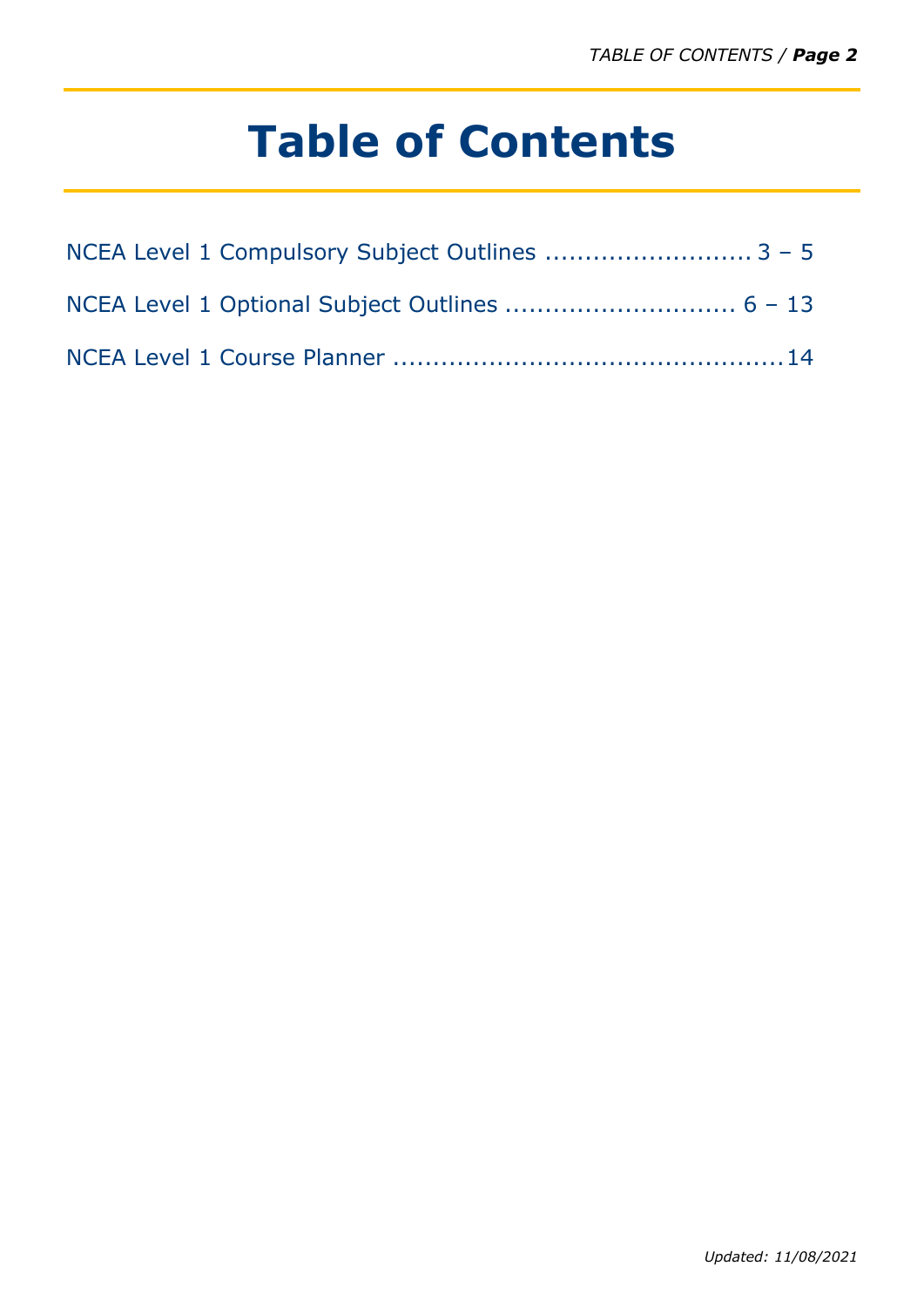#### **NCEA LEVEL 1 COMPULSORY SUBJECT OUTLINES**

#### **ENGLISH FACULTY**

**Head of Faculty: Mr Stacy Humpage: [shumpage@st-peters.school.nz](mailto:shumpage@st-peters.school.nz)**

### **Level 1: English**

| <b>CREDITS</b>                | <b>COURSE COSTS</b> | <b>LEADS INTO</b> |
|-------------------------------|---------------------|-------------------|
| 21 (13 Internal / 8 External) | \$15                | Level 2 English   |
|                               |                     |                   |

#### **COURSE DESCRIPTION**

The course is designed to introduce students to the wide ranges of places where they interact with the English language on a daily basis. Students will study a variety of texts, both written and visual, and will begin to understand how writers and directors use verbal and visual language for an intended purpose.

This course will challenge students to reflect on how language is used to communicate ideas and will also cultivate their ability to communicate information in a developed manner. Students will encounter both fiction and non-fiction and will be required to communicate using a range of written forms, including essays, creative writing and a research report.

### **Level 1: English International (ESOL)**

| <b>CREDITS</b>                                   | <b>COURSE COSTS</b> | <b>LEADS INTO</b>             |
|--------------------------------------------------|---------------------|-------------------------------|
| approximately 20 (English /<br>English Language) | Nil                 | Level 2 English International |
| <b>COURSE DESCRIPTION</b>                        |                     |                               |

In Year 11 the focus is on integration of language skills. Students are exposed to a range of texts and develop their reading, writing, speaking and listening skills.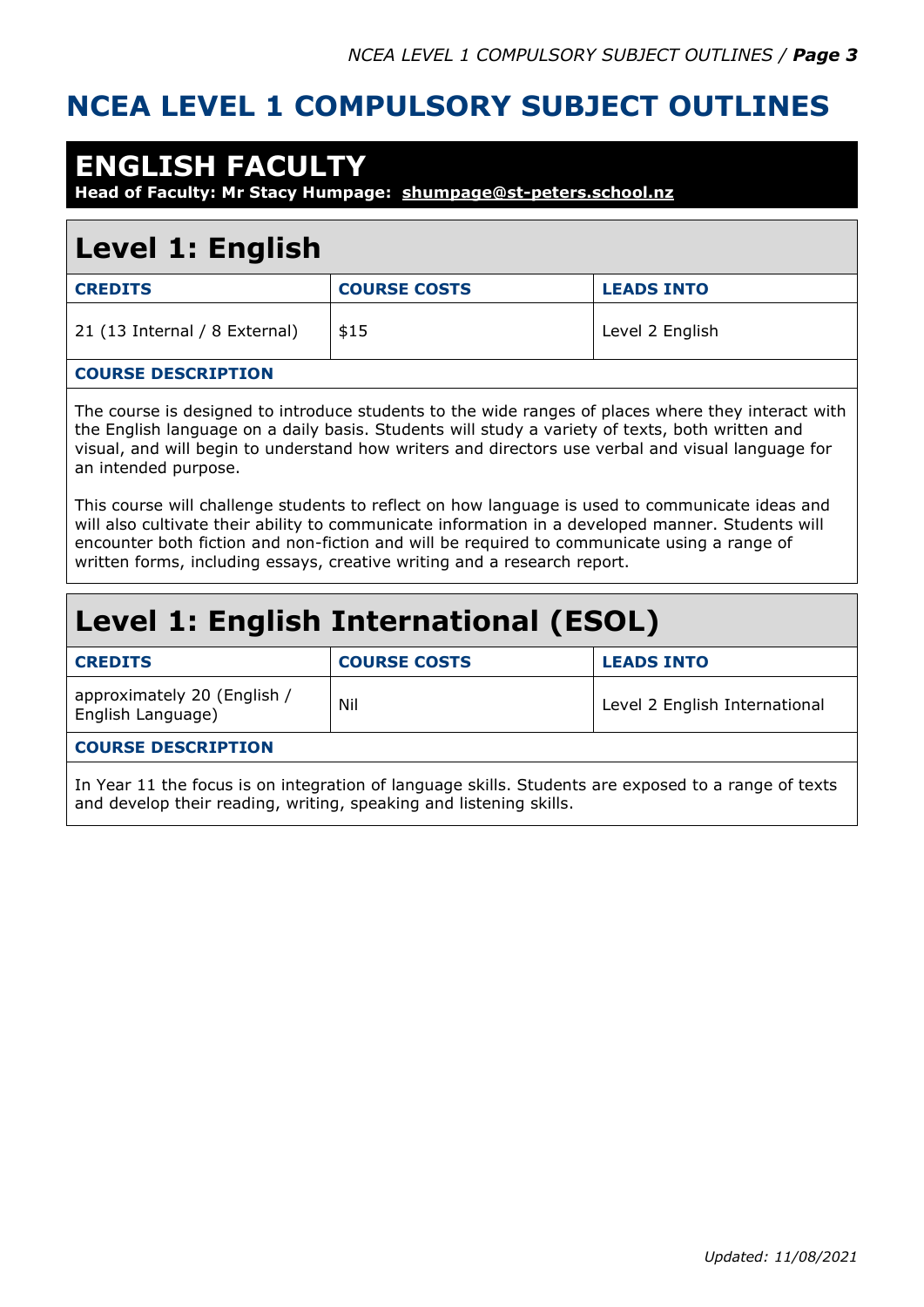### **MATHEMATICS FACULTY**

**Head of Faculty: Mr Matt Bindon, [mbindon@st-peters.school.nz](file:///C:/ALL/Desktop%20Term%203/2021%20Timetable/2021%2011/mbindon@st-peters.school.nz)**

#### **Level 1: Mathematics**

| <b>CREDITS</b>                   | <b>COURSE COSTS</b> | <b>LEADS INTO</b>                                                              |
|----------------------------------|---------------------|--------------------------------------------------------------------------------|
| 25 (17 Internal / 8<br>External) | Nil                 | Level 2 Mathematics with Calculus<br>or Level 2 Mathematics with<br>Statistics |

#### **COURSE DESCRIPTION**

This course consists of eight Achievement Standards. These Achievement Standards cover the key basic mathematical concepts of Number, Algebra, Shape and space, and Statistics & Probability.

The Level 1 Mathematics option includes an additional Algebra standard.

### **SCIENCE FACULTY**

**Head of Faculty: Mr Kevin Barker: [kbarker@st-peters.school.nz](mailto:kbarker@st-peters.school.nz)**

#### **Level 1: Science**

| <b>CREDITS</b>                | <b>COURSE COSTS</b>                               | <b>LEADS INTO</b>                                                                          |
|-------------------------------|---------------------------------------------------|--------------------------------------------------------------------------------------------|
| 20 (8 Internal / 12 External) | \$30 for external SCIPAD and<br>\$15 for workbook | Level 2 Biology, Level 2<br>Chemistry, Level 2 Physics<br>depending on standards<br>passed |
| COUDCE BECCBIBITON            |                                                   |                                                                                            |

#### **COURSE DESCRIPTION**

Level 1 NCEA Science is a course which covers internally and externally assessed standards from the Science domain. Two internally assessed standards and up to four externally assessed standards, make up this course. External standards are theory based.

There is one external each for Chemistry and Biology and two for Physics. The internal standards are investigations in Chemistry and Biology.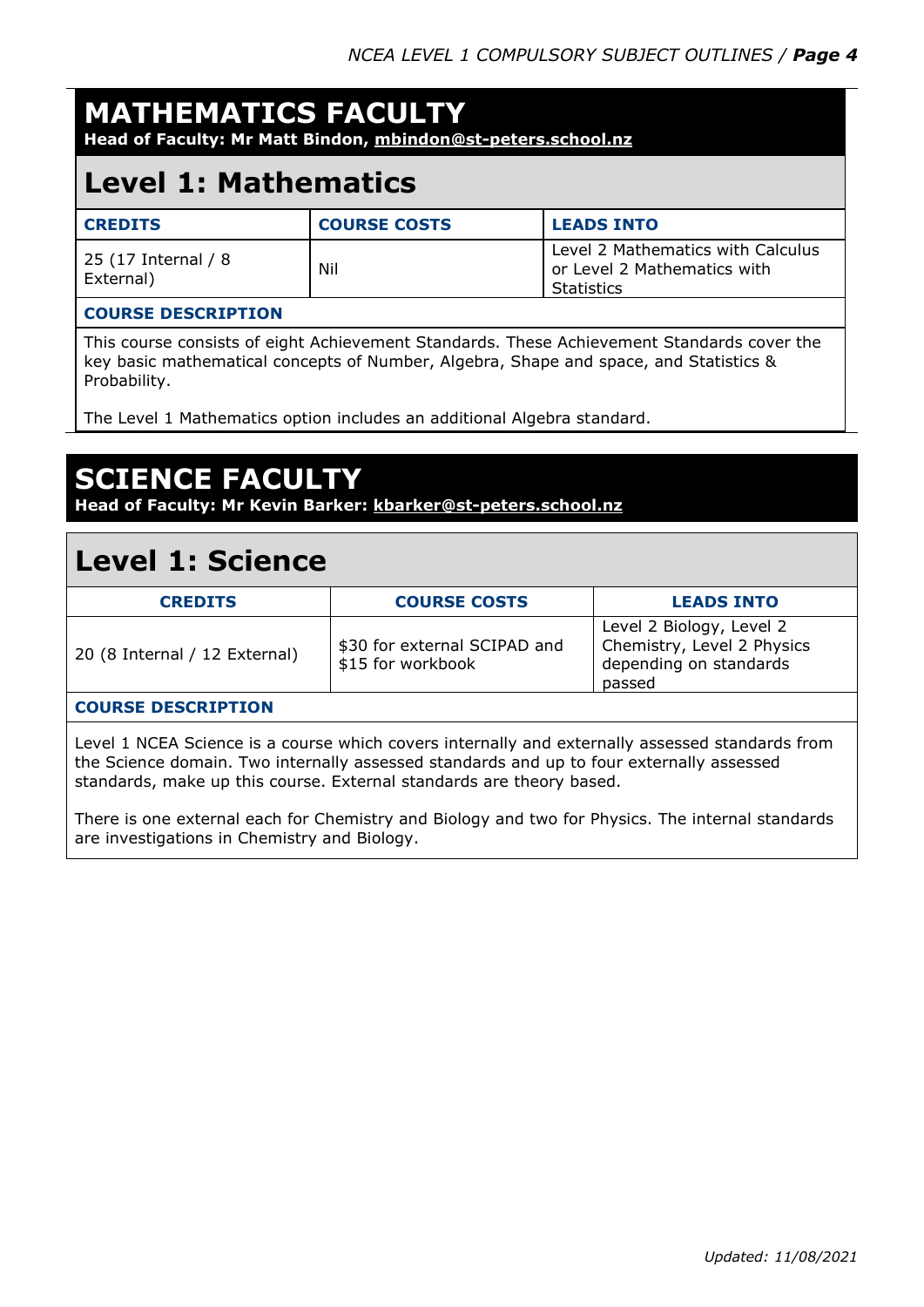### **THEOLOGY & PHILOSOPHY FACULTY**

**Head of Faculty: Dr Daniel Stollenwerk [dstollenwerk@st-peters.school.nz](mailto:dstollenwerk@st-peters.school.nz)**

### **Level 1: Theology & Philosophy**

| <b>CREDITS</b> | <b>COURSE COSTS</b> | <b>LEADS INTO</b>             |
|----------------|---------------------|-------------------------------|
| 24 (Internal)  | \$16                | Level 2 Theology & Philosophy |

#### **COURSE DESCRIPTION**

At Level 1, the Theology & Philosophy Faculty offers 4 achievement standards, each worth 6 credits, each assessed internally.

Year 11 NCEA begins with a study of the Ethics of War within the larger context of the Consistent Ethic of Life. Students next look at all 4 Gospels and their place in the New Testament Canon, with special emphasis on the historical-critical method of interpretation.

In the third standard the class considers the Trinity especially as articulated by the Nicene Creed of 325 AD. Finally, having completed a broad Church History course in Year 10, students in year 11 now focus more in depth on three stages of the Reformation: The Early Reformation, the English Reformation and the Catholic Counter Reformation.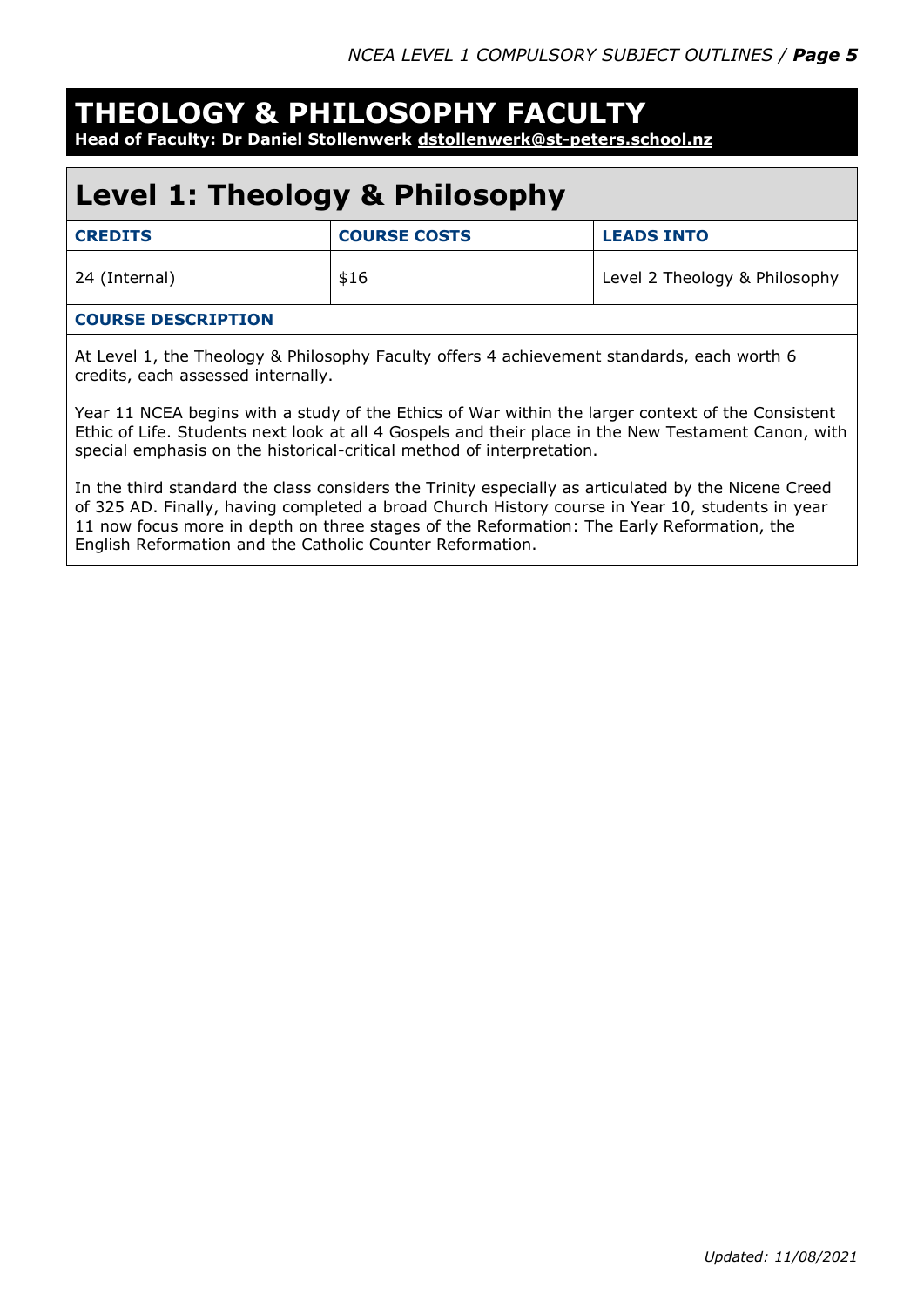#### **NCEA LEVEL 1 OPTIONAL SUBJECT OUTLINES: STUDENTS MUST CHOOSE THREE**

### **ACCOUNTING FACULTY**

**Head of Faculty: Mrs Denise Trent, [dtrent@st-peters.school.nz](mailto:dtrent@st-peters.school.nz)**

### **Level 1: Accounting**

| <b>CREDITS</b>                                                                                                                                                                                                                                                                                                                                                                                                   | <b>COURSE COSTS</b> | <b>LEADS INTO</b>  |
|------------------------------------------------------------------------------------------------------------------------------------------------------------------------------------------------------------------------------------------------------------------------------------------------------------------------------------------------------------------------------------------------------------------|---------------------|--------------------|
| 20 (11 Internal /9 External)                                                                                                                                                                                                                                                                                                                                                                                     | Course book \$30    | Level 2 Accounting |
| <b>ENTRY REQUIREMENTS: Open Entry</b>                                                                                                                                                                                                                                                                                                                                                                            |                     |                    |
| <b>COURSE DESCRIPTION</b>                                                                                                                                                                                                                                                                                                                                                                                        |                     |                    |
| Accounting is the language of business. It provides students with the tools to make real life<br>financial decisions in a constantly changing world. This Level 1 Accounting course enables<br>students to develop the knowledge and skills to manage the financial affairs of individuals,<br>communities, and businesses in a variety of modern economic and business contexts while acting<br>with integrity. |                     |                    |
| Students will also make use of appropriate communication tools and skills to process, report, and                                                                                                                                                                                                                                                                                                                |                     |                    |

interpret financial information for individuals, communities, and businesses. No prior Accounting knowledge is required to enter this course, although completion of Year 10 Business Studies will provide a good basis of knowledge for this course. The Level 1 Accounting course consists of the following Achievement Standards which are a mixture of written reports and calculations:

**Achievement Standard 1.7 (Internal)** – Cash Management of a Household Demonstrate understanding of cash management for a small entity

**Achievement Standard 1.6 (Internal)** – Decision Making Make a financial decision for an individual or group

**Achievement Standard 1.4 (Internal)** – Community Organisation's Treasurer's Report Prepare financial information for a community organisation's annual general meeting

**Achievement Standard 1.3 (External)** – Financial Statements Prepare financial statements for sole proprietors

**Achievement Standard 1.5 (External)** – Analysis and Interpretation Interpret accounting information for sole proprietors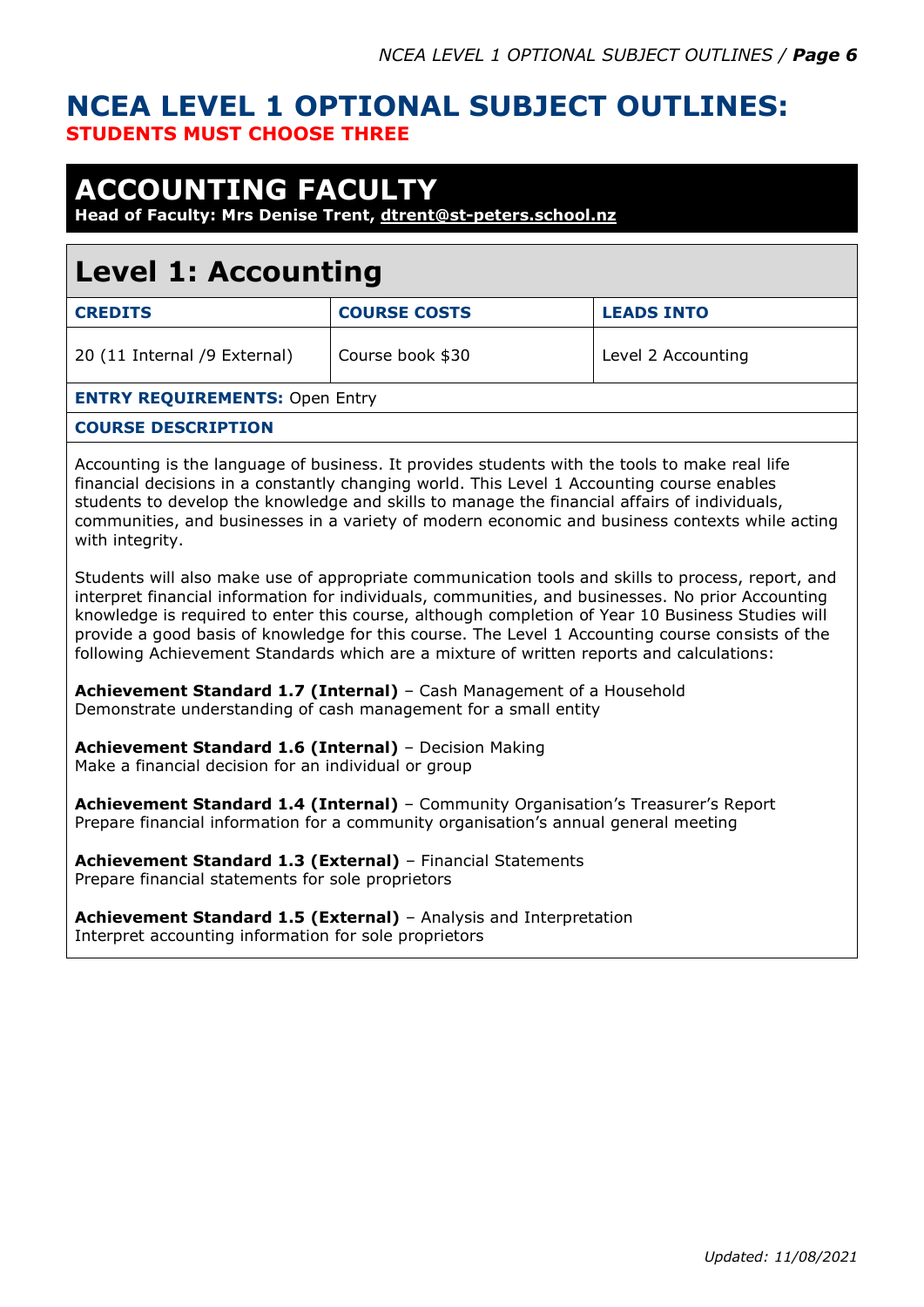## **ART FACULTY**

**Head of Faculty: Ms Nichola Barnden: [nbarnden@st-peters.school.nz](mailto:nbarnden@st-peters.school.nz)**

### **Level 1: Visual Art - Digital**

| <b>CREDITS</b>                         | <b>COURSE COSTS</b>                     | <b>LEADS INTO</b>                      |
|----------------------------------------|-----------------------------------------|----------------------------------------|
| 22 (10 Internal / 12 External)         | \$100 materials fee and printing<br>fee | Level 2 Design, Level 2<br>Photography |
| <b>ENTRY REQUIREMENTS: Year 10 Art</b> |                                         |                                        |
| <b>COURSE DESCRIPTION</b>              |                                         |                                        |

This is an introductory course to Design and Photography. Students will develop their skills in camera and computer work to create imagery based on the study of a range of contemporary and traditional artist models. Appropriate drawing techniques will be used to develop and clarify ideas for artworks in design and photography. All three internals are project based and the external is a two-board folio submission.

### **Level 1: Visual Art - Practical**

| <b>CREDITS</b>                 | <b>COURSE COSTS</b>                                 | <b>LEADS INTO</b>                                        |
|--------------------------------|-----------------------------------------------------|----------------------------------------------------------|
| 22 (10 Internal / 12 External) | \$80 materials fee and printing<br>$fee + Art$ Pack | Level 2 Design, Level 2<br>Painting, Level 2 Photography |

**ENTRY REQUIREMENTS:** Year 10 Art

#### **COURSE DESCRIPTION**

Students will develop their skills in observational drawing and mark making using a range of wet and dry media. Appropriate drawing techniques will be used to develop and clarify ideas for artworks in painting, printmaking and sculpture. Their work will be based on the study of a range of contemporary and traditional artist models within an over-all theme. All three internals are project based and the external is a two-board folio submission.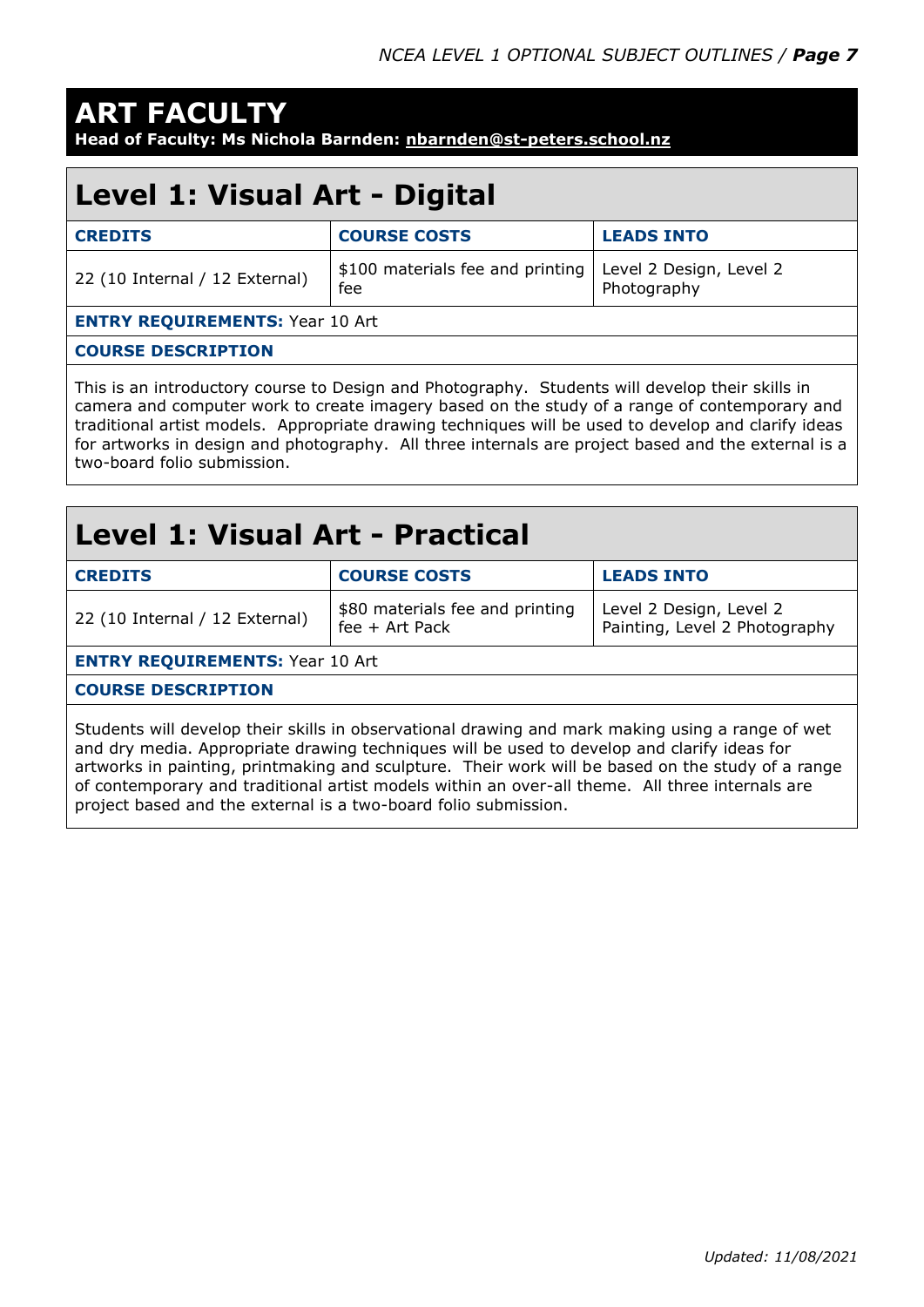### **COMMERCE FACULTY**

**Head of Faculty: Mr Steve Rewcastle: [srewcastle@st-peters.school.nz](mailto:srewcastle@st-peters.school.nz)**

| <b>Level 1: Economics</b>                                                                                                                                                                                                                                                                                    |                     |                   |
|--------------------------------------------------------------------------------------------------------------------------------------------------------------------------------------------------------------------------------------------------------------------------------------------------------------|---------------------|-------------------|
| <b>CREDITS</b>                                                                                                                                                                                                                                                                                               | <b>COURSE COSTS</b> | <b>LEADS INTO</b> |
| 24 (12 Internal / 12 External)                                                                                                                                                                                                                                                                               | Resource Book \$30  | Level 2 Economics |
| <b>ENTRY REQUIREMENTS: Open Entry</b>                                                                                                                                                                                                                                                                        |                     |                   |
| <b>COURSE DESCRIPTION</b>                                                                                                                                                                                                                                                                                    |                     |                   |
| Students will study how producers and consumers interact through the market. The three major<br>areas of study are: producers' decisions, consumers' decisions and the market. These areas will<br>cover demand, supply, market equilibrium and market disequilibrium.                                       |                     |                   |
| Students will develop their learning through investigation, discussion, experimentation and the<br>study of economic literature. No prior economic knowledge is required to enter this course,<br>although completion of Year 10 Business Studies will provide a good basis of knowledge for this<br>course. |                     |                   |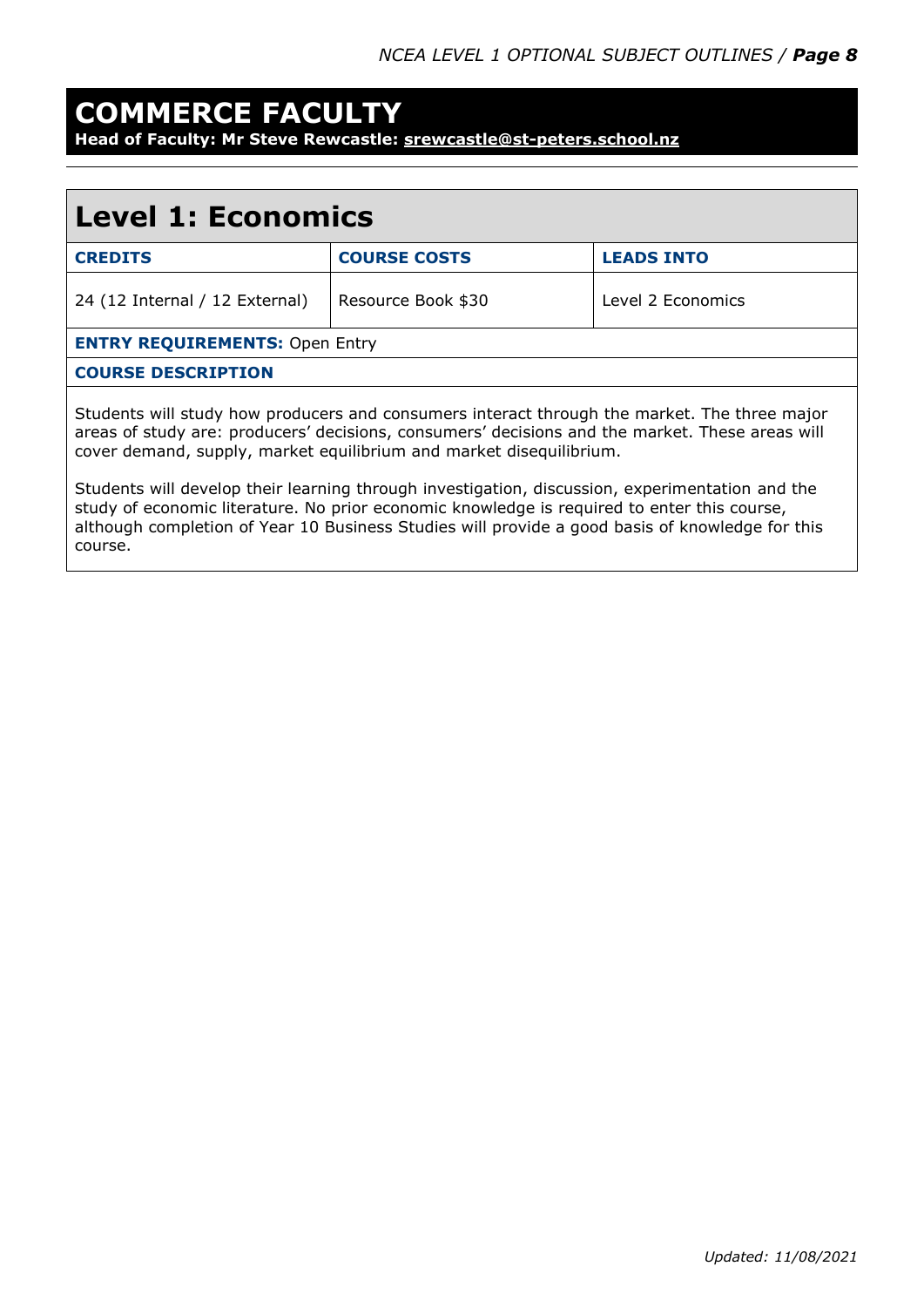#### **HUMANITIES FACULTY**

**Head of Faculty Mr Jakub Kalinowski: [jkalinowski@st-peters.school.nz](mailto:jkalinowski@st-peters.school.nz)**

### **Level 1: Geography**

| <b>CREDITS</b>                        | <b>COURSE COSTS</b>                                             | <b>LEADS INTO</b> |
|---------------------------------------|-----------------------------------------------------------------|-------------------|
| 18 (10 Internal / 8 External)         | Geography Skills for NCEA<br>Level 1 workbook by Justin<br>Peat | Level 2 Geography |
| <b>ENTRY REQUIREMENTS: Open Entry</b> |                                                                 |                   |
| <b>COURSE DESCRIPTION</b>             |                                                                 |                   |

Geography is the study of the environment as the home of people. It seeks to interpret the world and how it changes over time – past, present, and future. It explores the relationships and connections between people and both natural and cultural environments. Geography investigates the ways in which features are arranged on the earth's surface.

It describes and explains the patterns and processes that create them. Students learn to think spatially and use maps, visual images and new technologies to obtain, present and analyse information. Topics studied include population, development and geographic skills.

### **Level 1: History**

| <b>CREDITS</b>                | <b>COURSE COSTS</b> | <b>LEADS INTO</b> |
|-------------------------------|---------------------|-------------------|
| 20 (12 Internal / 8 External) | Nil                 | Level 2 History   |
| FUTBY BEAUTREMENTS OF FUT     |                     |                   |

#### **ENTRY REQUIREMENTS:** Open Entry

#### **COURSE DESCRIPTION**

This course serves as a useful introduction to the demands of senior history for NCEA students. There is a strong emphasis on New Zealand history and how significant events have affected New Zealanders. The new Level 1 Standards allow for richer learning experiences of key events in history which lead towards a better understanding of New Zealand identity and how events have had an impact on our society.

The internal Achievement Standards allow students to conduct their own research into events which impacted on New Zealand history and an investigation of different peoples' perspectives in relation to an event. The external Achievement Standards focus on resource interpretation, extended writing and an investigation of a significant New Zealand event.

#### **Topics Offered:**

- Origins of World War II
- Case Studies of Significant New Zealand Events (exact topics change annually)
- Work on interpreting historical sources (both primary and secondary)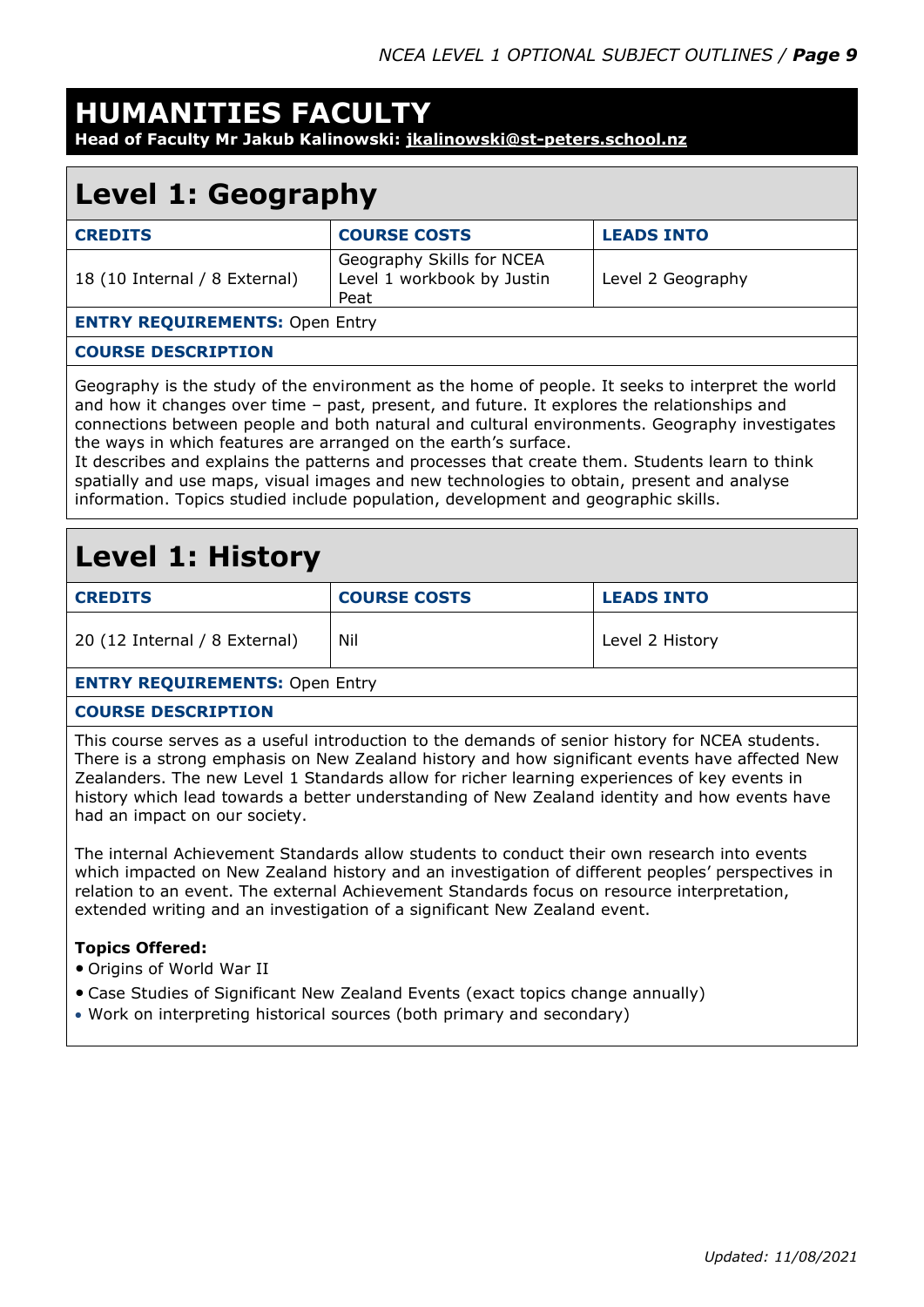#### **LANGUAGES FACULTY**

**Head of Faculty: Mrs Margaret Ubels-Rattray: [mubels@st-peters.school.nz](mailto:mubels@st-peters.school.nz)**

#### **Level 1: Chinese**

| <b>CREDITS</b>                 | <b>COURSE COSTS</b>                   | <b>LEADS INTO</b>                                   |
|--------------------------------|---------------------------------------|-----------------------------------------------------|
| 24 (14 Internal / 10 External) | \$35 Language Perfect<br>Subscription | Level 2 Chinese and AUT online<br>course (optional) |
| <b>ENTRY REQUIREMENTS:</b>     |                                       |                                                     |

#### **COURSE DESCRIPTION**

L1 Chinese is for students who have completed the Year 10 Chinese course. This course focuses on developing the basic spoken and written language skills essential for communication in everyday situations. Linguistic studies are consolidated by background work on life in China, so that the language is learnt in its appropriate cultural context.

The assessments consist of 3 internals (a writing portfolio, a conversation/interaction portfolio and a spoken presentation), and 2 externals (a reading exam and a listening exam).

#### **Level 1: French**

| <b>CREDITS</b>                 | <b>COURSE COSTS</b>                                                                     | <b>LEADS INTO</b> |  |
|--------------------------------|-----------------------------------------------------------------------------------------|-------------------|--|
| 19 (9 Internal/ 10 External)   | \$55 Dinner at a French<br>Restaurant (optional), \$35<br>Language Perfect Subscription | Level 2 French    |  |
| FUERY BEAUTREMENTS, V. JOE. L. |                                                                                         |                   |  |

**ENTRY REQUIREMENTS:** Year 10 French

#### **COURSE DESCRIPTION**

The course is designed to allow students to use French confidently in familiar situations. By the end of this course successful students will be able to initiate and sustain a conversation with a sympathetic native speaker and will be able to communicate in most tourist type situations. They can use increasingly complex language patterns and are willing to experiment with new language and to read independently. They can write short passages and messages.

The assessments for NCEA Level 1 consist of a writing portfolio, a spoken presentation, a reading exam and a listening exam. Keen and able students may also do a further 5 credits for a speaking interaction portfolio.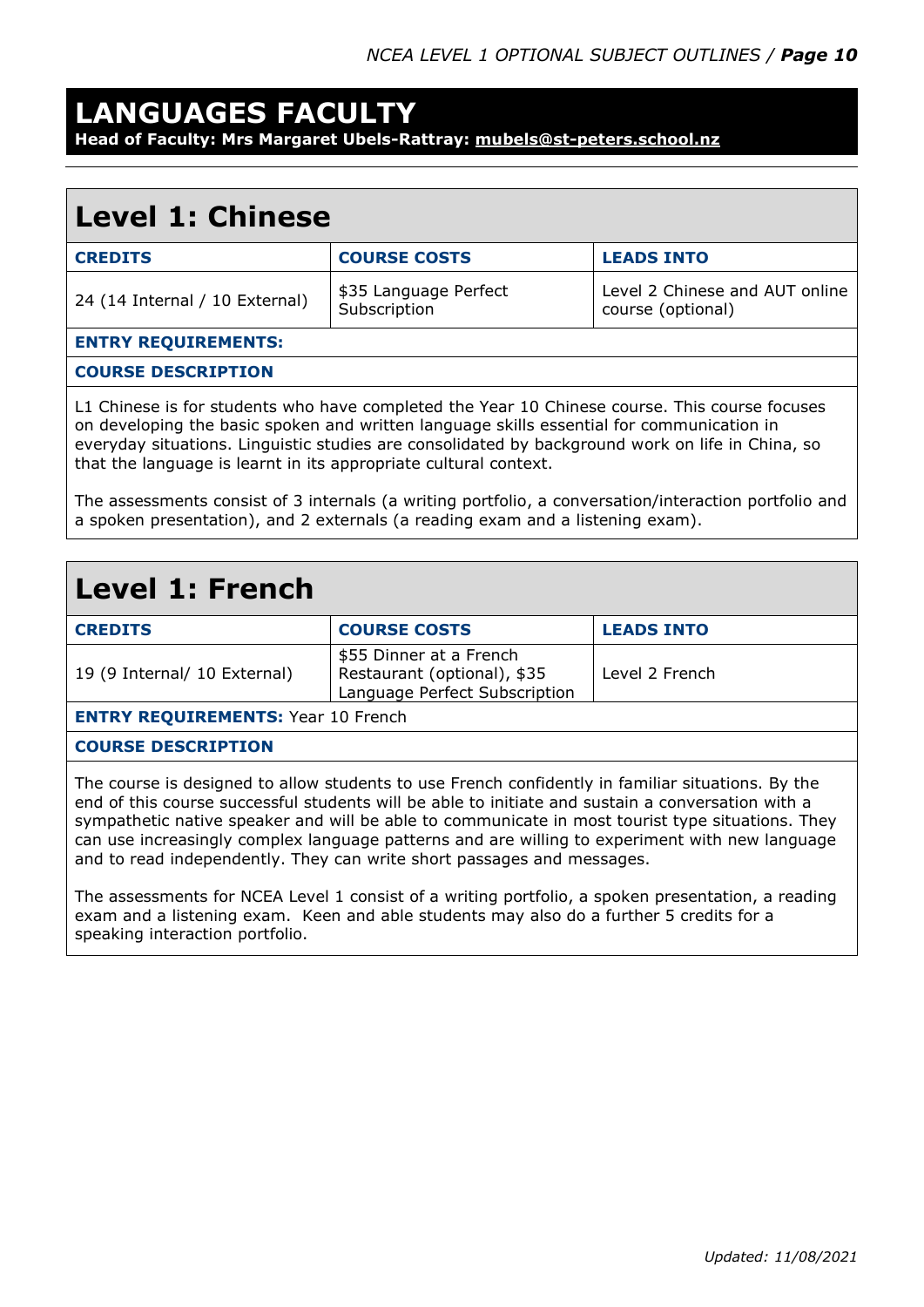| <b>Level 1: Spanish</b>                    |                                       |                   |  |
|--------------------------------------------|---------------------------------------|-------------------|--|
| <b>CREDITS</b>                             | <b>COURSE COSTS</b>                   | <b>LEADS INTO</b> |  |
| 19 (9 Internal / 10 External)              | \$35 Language Perfect<br>Subscription | Level 2 Spanish   |  |
| <b>ENTRY REQUIREMENTS: Year 10 Spanish</b> |                                       |                   |  |
| <b>COURSE DESCRIPTION</b>                  |                                       |                   |  |
|                                            |                                       |                   |  |

The course is designed to allow students to communicate in Spanish in familiar situations. By the end of this course successful students will be able to participate in a conversation with a sympathetic native speaker and will be able to communicate in most tourist type situations. They can use increasingly complex language patterns spontaneously and are able experiment with new language and to read independently. They can write short passages and messages.

The assessments for NCEA Level 1 consist of a writing portfolio, a spoken presentation, a reading exam and a listening exam. Keen and able students may also do a further 5 credits for a speaking interaction portfolio.

#### **Level 1: Te Reo Māori**

| <b>CREDITS</b>               | <b>COURSE COSTS</b>                   | <b>LEADS INTO</b>    |
|------------------------------|---------------------------------------|----------------------|
| 24 (18 Internal/ 6 External) | \$35 Language Perfect<br>Subscription | Level 2 Te Reo Māori |

**ENTRY REQUIREMENTS:** Year 10 Māori

#### **COURSE DESCRIPTION**

This level study is designed to continue the work done with those students who have already studied Te Reo Māori in year 10. As an extension it is expected that the students have some prior knowledge of Te Reo Māori me ōna tikanga.

The focus of the course will be on achieving NCEA Level 1 internal standards – this will involve practicing with a range of familiar topics.

The standards available are Whakarongo (Listening comprehension), Kōrero (Oral assessment), and Waihanga (Writing portfolio) as well as one exam standard: Pānui i te reo o tōna ao (Reading comprehension)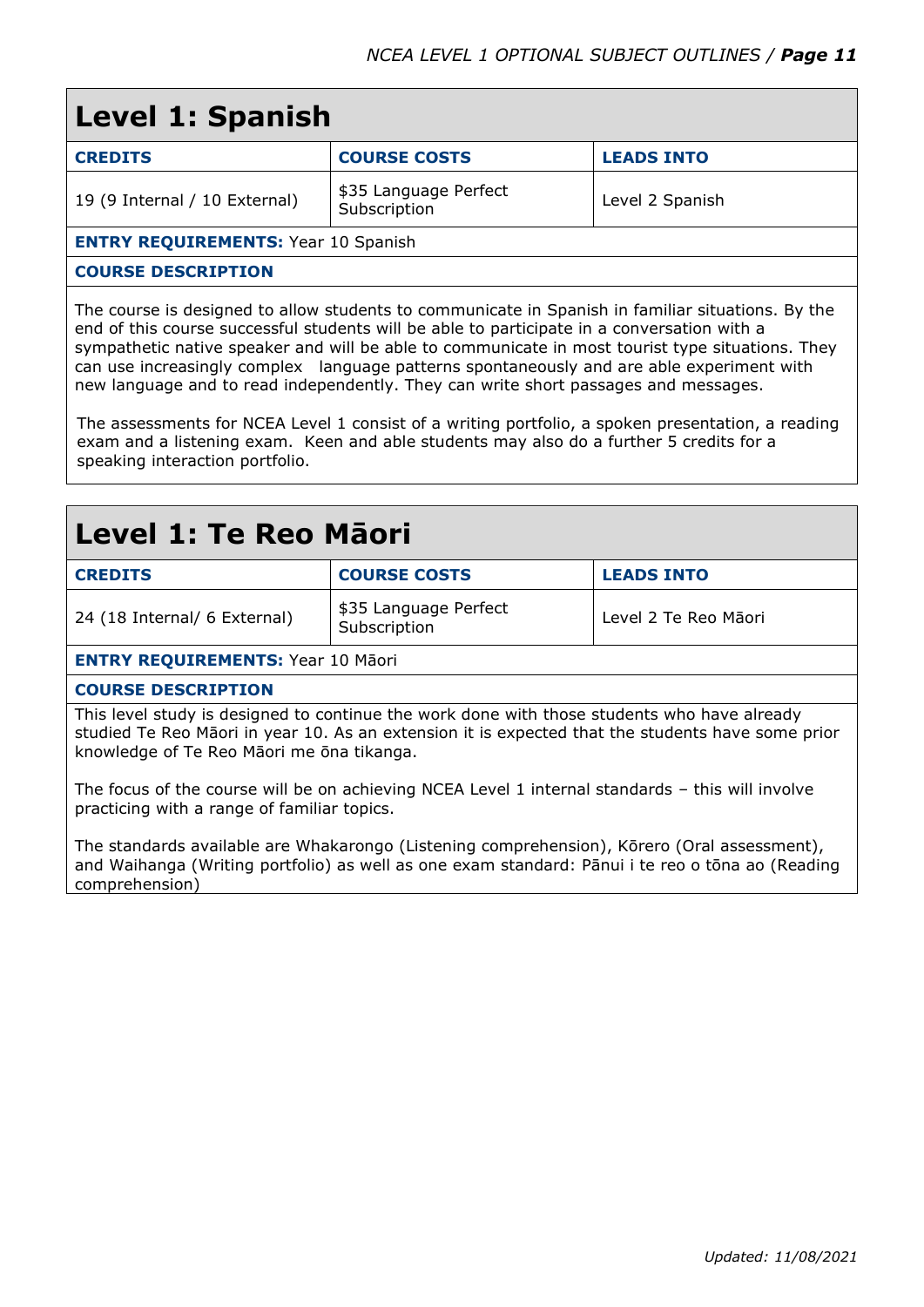### **MUSIC FACULTY**

**Head of Faculty: Ms Elinora Iversen: [eiversen@st-peters.school.nz](mailto:eiversen@st-peters.school.nz)**

#### **Level 1: Music**

| <b>CREDITS</b>               | <b>COURSE COSTS</b> | <b>LEADS INTO</b> |
|------------------------------|---------------------|-------------------|
| 26 (22 Internal /4 External) | Nil                 | Level 2 Music     |

**ENTRY REQUIREMENTS:** Students must be able to perform on their instrument/voice at a level equivalent to three years itinerant music teaching. The ability to read music is advantageous but not required.

#### **COURSE DESCRIPTION**

Course combines practical elements with theory, composition and the study of set works. Students will perform both solo and in a group, compose two contrasting compositions as well as researching two contrasting pieces of music of their choice. Students will learn the basics of music theory for an external theory exam.

### **PHYSICAL EDUCATION FACULT**

**Head of Faculty: Mr Andrew Illman, [aillman@st-peters.school.nz](mailto:aillman@st-peters.school.nz)**

### **Level 1: Physical Education**

| <b>CREDITS</b>                        | <b>COURSE COSTS</b> | <b>LEADS INTO</b>          |
|---------------------------------------|---------------------|----------------------------|
| 20 (20 Internal)                      | \$50                | Level 2 Physical Education |
| <b>ENTRY REQUIREMENTS: Open Entry</b> |                     |                            |
| <b>COURSE DESCRIPTION</b>             |                     |                            |

This course provides opportunities for students to experience understand and evaluate physical activity. These experiences aim to encourage participation and build a base for further study.

#### **Achievement standard 1.4 - Sociology**

Demonstrate understanding of societal influences on physical activity and the implications for self and others

#### **Achievement standard 1.6 -Volleyball**

Demonstrate strategies to improve the performance of a physical activity and describe the outcomes.

#### **Achievement standard 1.3- Volleyball**

Demonstrate quality movement in the performance of a physical activity.

#### **Achievement standard 1.1- Why do you move?**

Participate actively in a variety of physical activities and explain factors that influence own participation

#### **Achievement standard 1.2 – Biomechanics of movement**

Describe the function of the body as it relates to the performance of physical activity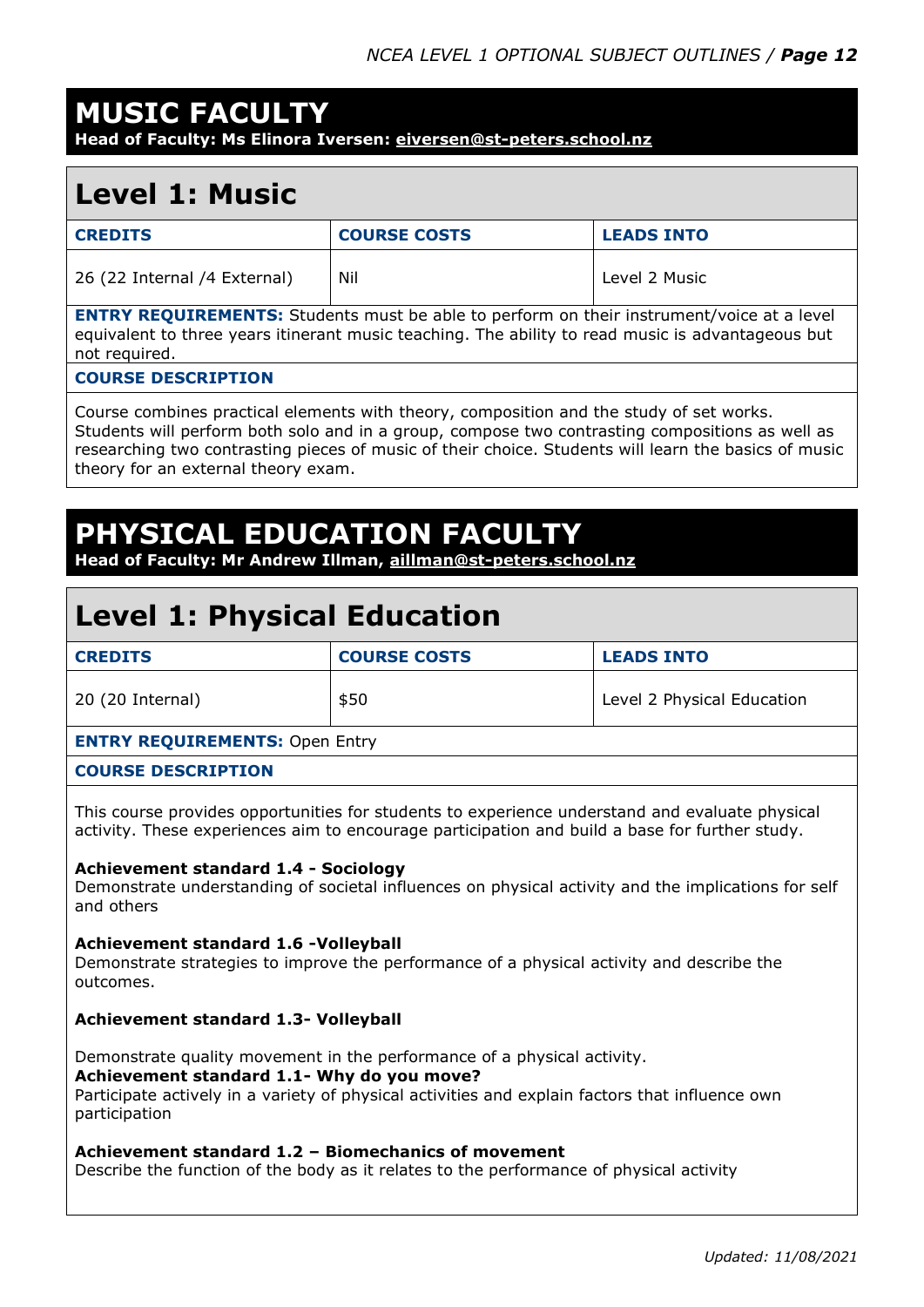#### **TECHNOLOGY FACULTY Head of Faculty: Mr Jono Bay [jbay@st-peters.school.nz](mailto:jbay@st-peters.school.nz)**

### **Level 1: Design & Visual Communication (DVC)**

| <b>CREDITS</b>                | <b>COURSE COSTS</b>            | <b>LEADS INTO</b>                        |
|-------------------------------|--------------------------------|------------------------------------------|
| 21 (12 Internal / 9 External) | \$90 plus DVC Pack approx \$52 | Level 2 Design & Visual<br>Communication |

**ENTRY REQUIREMENTS:** Successful completion of Year 10 Design and Visual communication to be completed with a minimum of an "At Curriculum Level" Grade or higher in each unit of work. **COURSE DESCRIPTION**

DVC at Level 1 gives students the opportunity to build up sketching and rendering skills so that they can visually explain their ideas for a spatial design.

Students are to produce a design portfolio which will include:

- 2D and 3D freehand sketches that communicate design ideas
- Instrumental drawings to communicate design ideas
- Rendering techniques to communicate the form of design ideas

Students will complete the above by researching an influential designer and their design context which will then inform the development of their design ideas.

Please note: The design portfolio encompasses all available credits (including external credits). There are no exams for this subject. Students require their own personal laptop for this course.

### **Level 1: Hard Materials (Furniture)**

| <b>CREDITS</b>   | <b>COURSE COSTS</b> | <b>LEADS INTO</b>                     |  |
|------------------|---------------------|---------------------------------------|--|
| 25 (25 Internal) | \$140               | Year 12 Hard Materials<br>(Carpentry) |  |

**ENTRY REQUIREMENTS:** Interested in the trades after school.

#### **COURSE DESCRIPTION**

This course is made up of practical and theory aspects of furniture manufacture.

The practical outcomes produced by the students mesh with the theory content of the course at all times. The student outcomes are constructed in such a way as to give them the maximum number of experiences of component manufacture and joining methods.

Students produce their own working drawings of their article of furniture and work directly from them.

Topics studied are:

- Safe Working
- Making a cupboard
- Joints
- Workshop processes